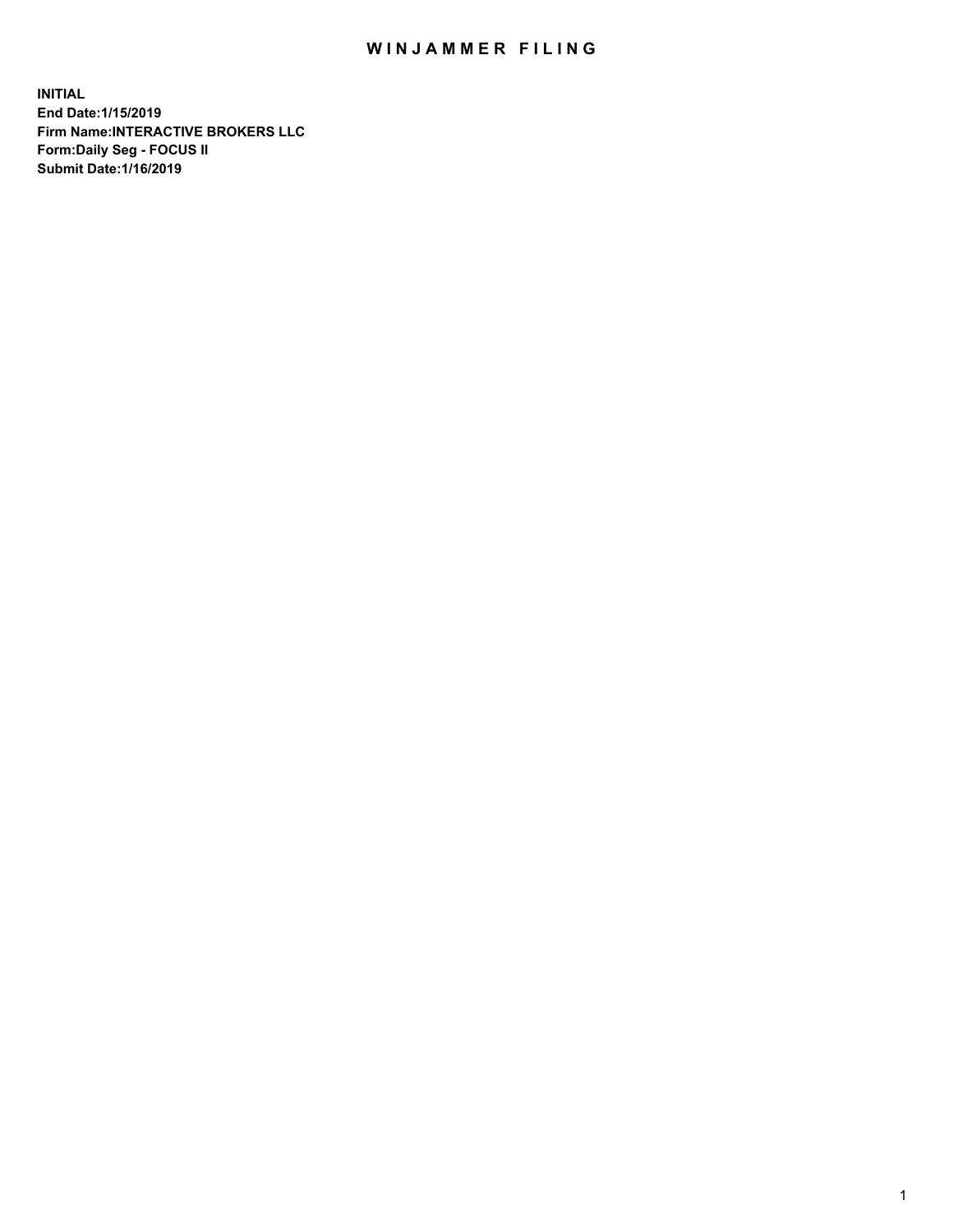**INITIAL End Date:1/15/2019 Firm Name:INTERACTIVE BROKERS LLC Form:Daily Seg - FOCUS II Submit Date:1/16/2019 Daily Segregation - Cover Page**

| Name of Company                                                                                                                                                                                                                                                                                                                | <b>INTERACTIVE BROKERS LLC</b>                                                                  |
|--------------------------------------------------------------------------------------------------------------------------------------------------------------------------------------------------------------------------------------------------------------------------------------------------------------------------------|-------------------------------------------------------------------------------------------------|
| <b>Contact Name</b>                                                                                                                                                                                                                                                                                                            | James Menicucci                                                                                 |
| <b>Contact Phone Number</b>                                                                                                                                                                                                                                                                                                    | 203-618-8085                                                                                    |
| <b>Contact Email Address</b>                                                                                                                                                                                                                                                                                                   | jmenicucci@interactivebrokers.c<br>om                                                           |
| FCM's Customer Segregated Funds Residual Interest Target (choose one):<br>a. Minimum dollar amount: ; or<br>b. Minimum percentage of customer segregated funds required:% ; or<br>c. Dollar amount range between: and; or<br>d. Percentage range of customer segregated funds required between:% and%.                         | $\overline{\mathbf{0}}$<br>$\overline{\mathbf{0}}$<br>155,000,000 245,000,000<br>0 <sub>0</sub> |
| FCM's Customer Secured Amount Funds Residual Interest Target (choose one):<br>a. Minimum dollar amount: ; or<br>b. Minimum percentage of customer secured funds required:%; or<br>c. Dollar amount range between: and; or<br>d. Percentage range of customer secured funds required between:% and%.                            | $\overline{\mathbf{0}}$<br>$\overline{\mathbf{0}}$<br>80,000,000 120,000,000<br>00              |
| FCM's Cleared Swaps Customer Collateral Residual Interest Target (choose one):<br>a. Minimum dollar amount: ; or<br>b. Minimum percentage of cleared swaps customer collateral required:% ; or<br>c. Dollar amount range between: and; or<br>d. Percentage range of cleared swaps customer collateral required between:% and%. | $\overline{\mathbf{0}}$<br>$\underline{\mathbf{0}}$<br>0 <sub>0</sub><br>0 <sub>0</sub>         |

Attach supporting documents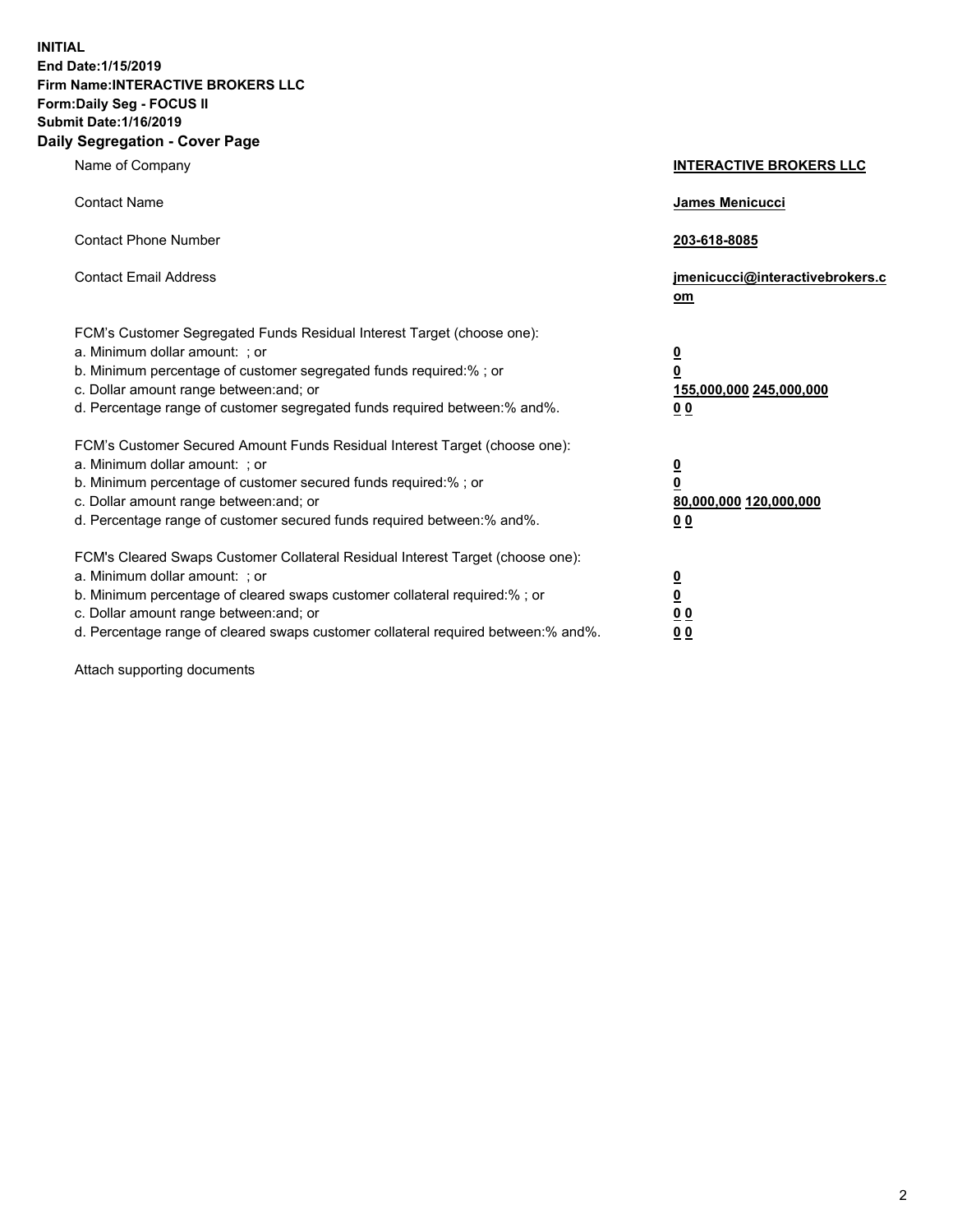## **INITIAL End Date:1/15/2019 Firm Name:INTERACTIVE BROKERS LLC Form:Daily Seg - FOCUS II Submit Date:1/16/2019 Daily Segregation - Secured Amounts**

|     | Daily Segregation - Secured Amounts                                                                                             |                                  |
|-----|---------------------------------------------------------------------------------------------------------------------------------|----------------------------------|
|     | Foreign Futures and Foreign Options Secured Amounts                                                                             |                                  |
|     | Amount required to be set aside pursuant to law, rule or regulation of a foreign                                                | $0$ [7305]                       |
|     | government or a rule of a self-regulatory organization authorized thereunder                                                    |                                  |
| 1.  | Net ledger balance - Foreign Futures and Foreign Option Trading - All Customers                                                 |                                  |
|     | A. Cash                                                                                                                         | 438,776,035 [7315]               |
|     | B. Securities (at market)                                                                                                       | $0$ [7317]                       |
| 2.  | Net unrealized profit (loss) in open futures contracts traded on a foreign board of trade                                       | -3,171,840 <sup>[7325]</sup>     |
| 3.  | Exchange traded options                                                                                                         |                                  |
|     | a. Market value of open option contracts purchased on a foreign board of trade                                                  | 135,037 [7335]                   |
|     | b. Market value of open contracts granted (sold) on a foreign board of trade                                                    | 48,038 [7337]                    |
| 4.  | Net equity (deficit) (add lines 1. 2. and 3.)                                                                                   | 435,691,194 [7345]               |
| 5.  | Account liquidating to a deficit and account with a debit balances - gross amount                                               | 10,833 [7351]                    |
|     | Less: amount offset by customer owned securities                                                                                | 0 [7352] 10,833 [7354]           |
| 6.  | Amount required to be set aside as the secured amount - Net Liquidating Equity                                                  | 435,702,027 [7355]               |
|     | Method (add lines 4 and 5)                                                                                                      |                                  |
| 7.  | Greater of amount required to be set aside pursuant to foreign jurisdiction (above) or line                                     | 435,702,027 [7360]               |
|     | 6.                                                                                                                              |                                  |
|     | FUNDS DEPOSITED IN SEPARATE REGULATION 30.7 ACCOUNTS                                                                            |                                  |
| 1.  | Cash in banks                                                                                                                   |                                  |
|     | A. Banks located in the United States                                                                                           | 68,582,282 [7500]                |
|     | B. Other banks qualified under Regulation 30.7                                                                                  | 0 [7520] 68,582,282 [7530]       |
| 2.  | Securities                                                                                                                      |                                  |
|     | A. In safekeeping with banks located in the United States<br>B. In safekeeping with other banks qualified under Regulation 30.7 | 408,327,488 [7540]               |
| 3.  | Equities with registered futures commission merchants                                                                           | 0 [7560] 408,327,488 [7570]      |
|     | A. Cash                                                                                                                         | $0$ [7580]                       |
|     | <b>B.</b> Securities                                                                                                            | $0$ [7590]                       |
|     | C. Unrealized gain (loss) on open futures contracts                                                                             | $0$ [7600]                       |
|     | D. Value of long option contracts                                                                                               | $0$ [7610]                       |
|     | E. Value of short option contracts                                                                                              | 0 [7615] 0 [7620]                |
| 4.  | Amounts held by clearing organizations of foreign boards of trade                                                               |                                  |
|     | A. Cash                                                                                                                         | $0$ [7640]                       |
|     | <b>B.</b> Securities                                                                                                            | $0$ [7650]                       |
|     | C. Amount due to (from) clearing organization - daily variation                                                                 | $0$ [7660]                       |
|     | D. Value of long option contracts                                                                                               | $0$ [7670]                       |
|     | E. Value of short option contracts                                                                                              | 0 [7675] 0 [7680]                |
| 5.  | Amounts held by members of foreign boards of trade                                                                              |                                  |
|     | A. Cash                                                                                                                         | 109,254,667 [7700]               |
|     | <b>B.</b> Securities                                                                                                            | $0$ [7710]                       |
|     | C. Unrealized gain (loss) on open futures contracts                                                                             | -13,173,204 [7720]               |
|     | D. Value of long option contracts                                                                                               | 135,037 [7730]                   |
|     | E. Value of short option contracts                                                                                              | -48,038 [7735] 96,168,462 [7740] |
| 6.  | Amounts with other depositories designated by a foreign board of trade                                                          | $0$ [7760]                       |
| 7.  | Segregated funds on hand                                                                                                        | $0$ [7765]                       |
| 8.  | Total funds in separate section 30.7 accounts                                                                                   | 573,078,232 [7770]               |
| 9.  | Excess (deficiency) Set Aside for Secured Amount (subtract line 7 Secured Statement                                             | 137,376,205 [7380]               |
|     | Page 1 from Line 8)                                                                                                             |                                  |
| 10. | Management Target Amount for Excess funds in separate section 30.7 accounts                                                     | 80,000,000 [7780]                |
| 11. | Excess (deficiency) funds in separate 30.7 accounts over (under) Management Target                                              | 57,376,205 [7785]                |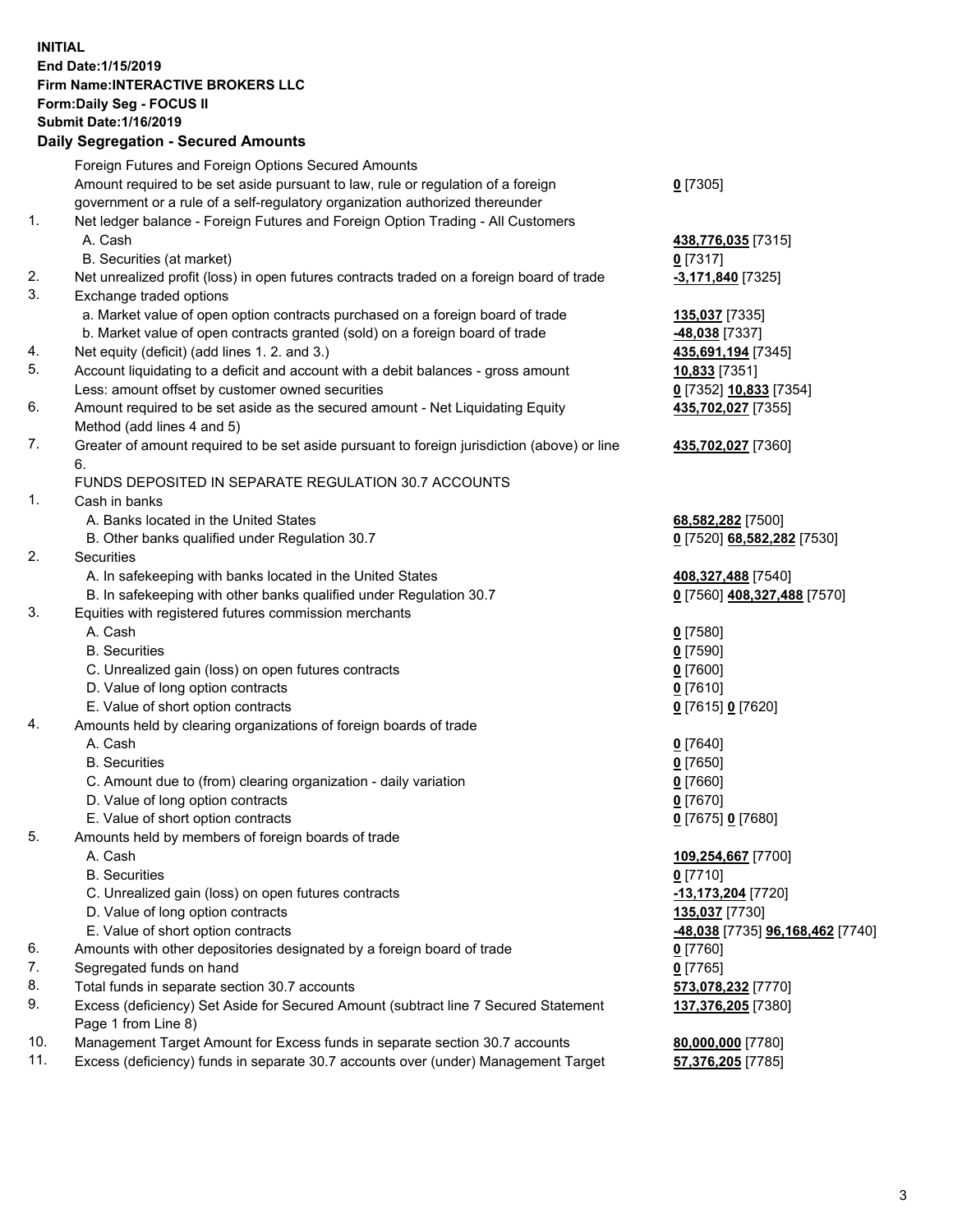**INITIAL End Date:1/15/2019 Firm Name:INTERACTIVE BROKERS LLC Form:Daily Seg - FOCUS II Submit Date:1/16/2019 Daily Segregation - Segregation Statement** SEGREGATION REQUIREMENTS(Section 4d(2) of the CEAct) 1. Net ledger balance A. Cash **3,938,280,254** [7010] B. Securities (at market) **0** [7020] 2. Net unrealized profit (loss) in open futures contracts traded on a contract market **-57,189,914** [7030] 3. Exchange traded options A. Add market value of open option contracts purchased on a contract market **353,760,786** [7032] B. Deduct market value of open option contracts granted (sold) on a contract market **-404,134,012** [7033] 4. Net equity (deficit) (add lines 1, 2 and 3) **3,830,717,114** [7040] 5. Accounts liquidating to a deficit and accounts with debit balances - gross amount **1,399,055** [7045] Less: amount offset by customer securities **0** [7047] **1,399,055** [7050] 6. Amount required to be segregated (add lines 4 and 5) **3,832,116,169** [7060] FUNDS IN SEGREGATED ACCOUNTS 7. Deposited in segregated funds bank accounts A. Cash **356,662,324** [7070] B. Securities representing investments of customers' funds (at market) **2,437,956,150** [7080] C. Securities held for particular customers or option customers in lieu of cash (at market) **0** [7090] 8. Margins on deposit with derivatives clearing organizations of contract markets A. Cash **6,696,722** [7100] B. Securities representing investments of customers' funds (at market) **1,272,909,001** [7110] C. Securities held for particular customers or option customers in lieu of cash (at market) **0** [7120] 9. Net settlement from (to) derivatives clearing organizations of contract markets **13,308,984** [7130] 10. Exchange traded options A. Value of open long option contracts **354,222,790** [7132] B. Value of open short option contracts **-404,634,728** [7133] 11. Net equities with other FCMs A. Net liquidating equity **0** [7140] B. Securities representing investments of customers' funds (at market) **0** [7160] C. Securities held for particular customers or option customers in lieu of cash (at market) **0** [7170] 12. Segregated funds on hand **0** [7150] 13. Total amount in segregation (add lines 7 through 12) **4,037,121,243** [7180] 14. Excess (deficiency) funds in segregation (subtract line 6 from line 13) **205,005,074** [7190] 15. Management Target Amount for Excess funds in segregation **155,000,000** [7194]

16. Excess (deficiency) funds in segregation over (under) Management Target Amount Excess

**50,005,074** [7198]